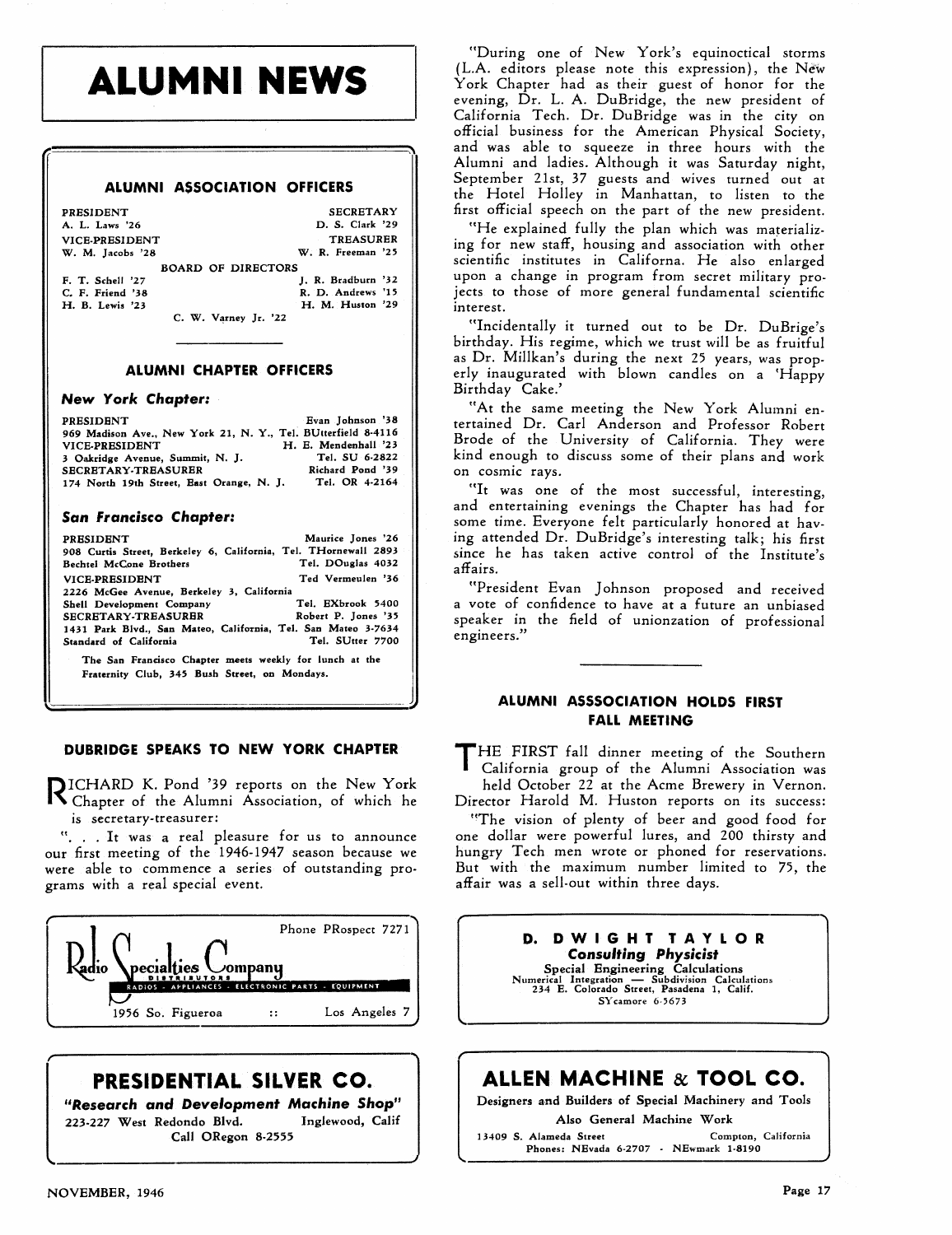"The meeting was held in Acme's Sequoia Lodge, a rugged, one-story, gabled-roof building with that 'come-hither' look on the outside, and the interior just as convincing. Paul Bunyan must have built it. The ceiling is heavily beamed, the pillars of whole, hewn trees, and the side-walls massively knee-braced. Quite an unusual place, truly an oasis in the Vernon industrial desert, and an old haunt of our dignified Association president, Allen Laws, according to the Acme Brewery manager, Mr. Perry Hansen.

"An idea1 engineer's night out, the meeting proved to be the kind we like best after a hard day. First, a prolonged stress-relieving, talking and soaking period before dinner. Then a good meal. And finally, a not-too-strenuous inspection trip. For this kind of therapeutic treatment Acme Brewery has an efficient, line-production layout, consisting of series-connected bar, dining room, and brewery, plus convenient auxiliary facilities.

"For most of those present the 'kiss of the hops' cast quite a spell, and they were somewhat reticent to eat when summoned. But dinner proved a worthwhile diversion. Designed and served by Acme's Mater D, Mr. A. D. (Tony) Ferrari, the repast started with some 'trick' celery hearts previously boiled, then given a delayed treatment with vinegar. (The Latin name for this escapes me.) Next came a teaser of thin-sliced smoked spring salmon, followed by the entre: roast veal previously marinated in sour cream, wine and vinegar, for 10 days under refrigeration. Truly a triumph in culinary chemistry.

'fThe inspection trip through the brewery was **a**  sobering experience, intellectually and otherwise. The capacity of just this one brewery is 750,000 barrels a year, with expansion soon to a million and a half barrels, Considering the local population, it would seem that many of us are (fortunately) drinking less than our quota of beer. The inspection of the plant was thorough and enjoyable, but quite eventless except for one unfortunate incident. Some thoughtless engineer suggested that the sacred and traditional brewmaster be replaced by a small control lab and two young chemists. This man's name is withheld until next of kin are notified.

"During the usual belt-loosening lull after dinner, Allen Laws sandwiched in a little Association news and business, one item of which was the report that the recent increase in dues had been accompanied by an increase in membership, the net result of which

### **WROMAN'S**

*sy:* **3-1171 Ry: 1-6669 Books** & **Stationery Office Equipment 469 E. Colorado St. 1271 E. Colorado St.** 

## **SMITH-EMERY COMPANY**

**Since 1910 Chemical and Physical Testing Laboratories 920 Santee Street Los Angeles 15, California**  is that we remain solvent and respectable, and need not draw on the loan proffered by the Institute and Board of Trustees. Program Chairman Fred Schell, who arranged the meeting, also spoke briefly, indicating that the evening was without cost to the Association, but that the dollar charge was largely absorbed by mailing, printing and reply costs. He also indicated that repeat performance was impossible this year. Maybe next year, huh?"

#### **CALTECH-QXY ALUMNI MEETING**

s OMETHING new has been added to the Caltech-Occidental rivalry! On October 23 at the Pasadena Athletic Club there was held a most interesting **and** enlightening luncheon meeting. Alumni of Caltech and Occidental, at the invitation of the alumni of Occidental, met to get the "low down" on who would win the traditional gridiron contest to be held the following Friday night.

The "classics" versus the "exact sciences" experiment produced everything except the final score. Introduced for statements, to be with or without predilection, was a galaxy of potentates including the Occidental College President, Dr. Coons, and the President-elect of Caltech, Dr. DuBridge. The friendly rivalry existing between the two schools was welcomed by both presidents. Opinions as to the outcome of the game (some of them pretty well hedged) were voiced by the respective athletic managers, by the student body presidents, by members of the football squads, and by representatives of the press.

The war of nerves was soothed by the Occidental Quartet, which presented three beautifully sung numbers, after which the real barrage was loosed. The Occidental coach, Rav Dennis, and Mason Anderson discussed the potentialities of their respective teams. The final concensus of opinion was that "the better team will win" with the Beavers a "mystery" team of neophytes and the Tigers a "bomb" with a lit fuse of unknown length.

There followed a showing of a selected short subject on "football thrills." The meeting was adjourned with everyone present being positive that a well worthwhile experiment had been consumated, a noble precedent established, and that a repeat performance was mandatory for next year.



### **Pacific Manufacturing Ce.**

**1918 East Colorado Street** :: **Pasadena 8, Calif. Sycamore 6-8579 PATENT DEVELOPMENT SPECIAL INSTRUMENTATTON**  L. FAIBISH **H. M. LIGHTBURN** 

**r**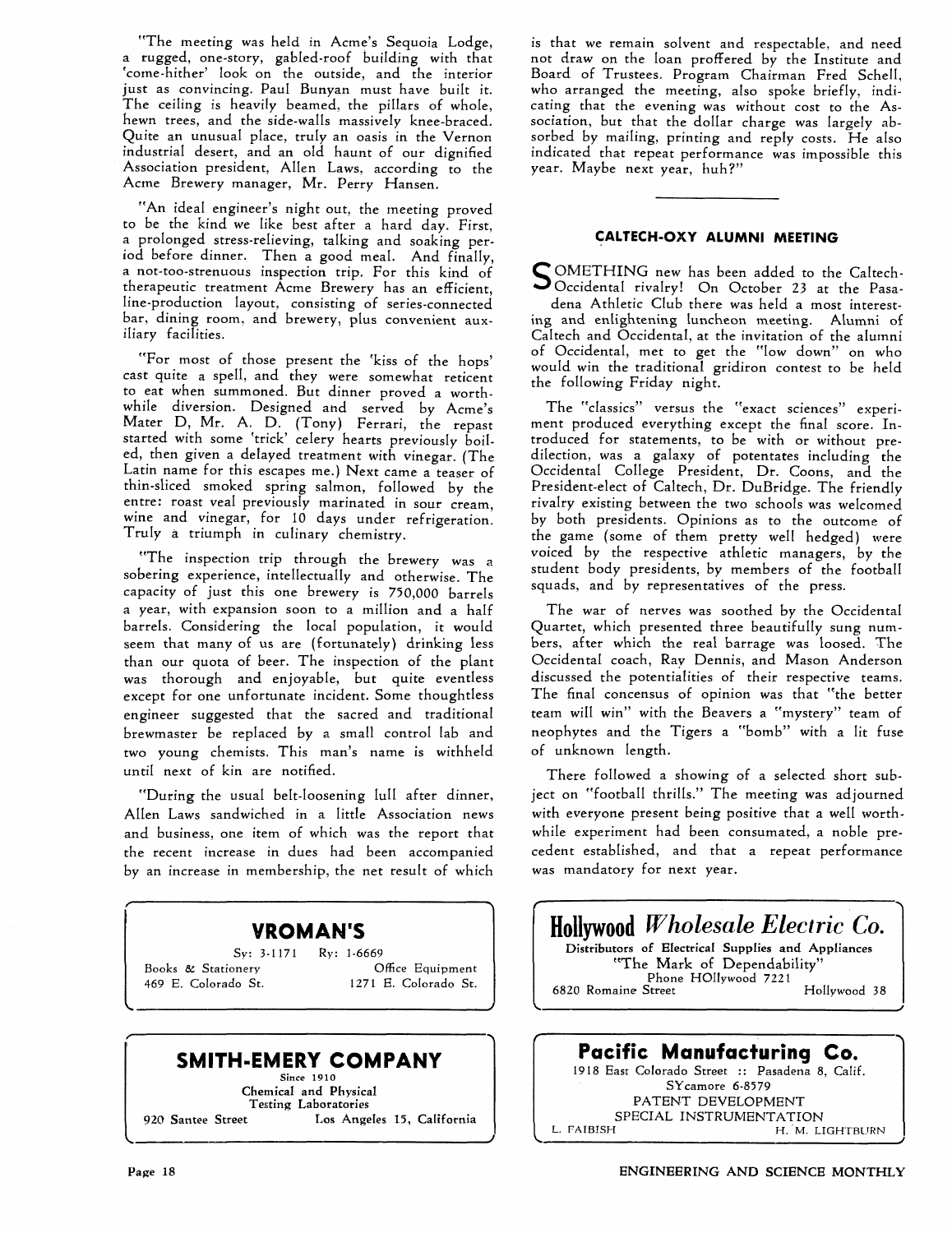000 grant to the Institute from the Rockefeller Foundatian was being used for the construction of the astronomical observatory in the word.

FIFTY-FOUR MILLION DOLLAR OVERSTATEMENT Mount Palomar Observatory and 200-inch telescope. proofreader's oversight in the October issue pro-<br>
duced the optimistic statement that a \$60,000,-<br> **PERECE TO BE A** CLUCE tioned by C.I.T.'s new president was \$6,000,000, a<br>
grant to the Institute from the Rockefeller Fou

#### **PERSONALS**

#### 1918

MILTON W. WELDON is president and general manager of the Porter Safety Brake Company.

#### 1922

LINNE C. LARSON was recently relieved of active duty as major, Corps of Engineers? U. S. Army. He has been admitted as a partner in the firm of Taylor and Taylor? Consulting Engineers, in Los Angeles.

#### 1927

M. MAXWELL BOWER, formerly Major Bower of the Army Signal Corps, recently visited this area in connection with a new cross-country cable installa-tion by the American Tel. & Tel. Co. and the Bell Laboratories.

ALAN E. CAPON was recently appointed chief electrical engineer for the City of Burbank' Calif. He has responsible charge of electrical installations for a new steam electric generating plant as well as other responsible supervisory duties in the Public Service Department.

#### 1928

LUTHER EASTMAN is working as assistant valuation engineer of the California Railroad Commission in Sacramento.

FRANK NOEL has been married 11 years and has a daughter **9** and a son aged 6. Frank is assistant highway engineer, Division of Highways at Stockton. At present on construction engineering? working on a four-lane highway north of Merced and on repair work through Atwater. He reports: "Post-war highway traffic is terrific.''

#### **1929**

ALLEN W. DUNN commanded an Engineer G. S. Regiment and saw duty in England, France and Okinawa working on primary jobs and heavy construction such as airports, hospitals, railroads

and water supplies. Allen is living in Arcadia and working at the Southern California Telephone Company in Los Angeles.

#### 1031

GLENN J. CHAMBERLAIN came to Southern California because of the serious illness of his father, and has decided to stay-it looked so good to him and his family including three sons. Glenn has recently taken a job wth Bechtel Bros. McCone.

#### 1032

WILLIAM R. BERGREN is back at Tech for reading and research prior to setding down again after being discharged from the Army where he served as a major in the Nutrition Branch of the Sanitary Corps.

JOHN L. COX is now employed at the Naval Ordnance Test Station in Pasadena.

KENNETH SWART is chief engineer at the Security Engineering Company at Whittier. Ken will be back east attending the A.P.I. convention in Chicago<br>which takes place in November. He is<br>hoping to see some of his Caltech friends<br>who reside in the "Windy City."

WILLIAM SAYLOR is one of a triangular partnership (the other two being the above mentioned Cox and Swart) who recently completed a desert cabin near Victorville.

#### 1934

RAY W. HASKINS is working as a market research specialist with the Carpenter Steel Company in Reading, Pennsylvania.

HAROLD B. JOHNSON visited the campus recently and tells he is still with the Inspection Department at Lockheed.

#### 1935

ARTHUR E. ENGELDER is currently studying medicine and pathology at the Post-Graduate School of Medicine of Duke University. He recently was released from active duty with the Army where he was a major in the Medical Corps

DR. H. S. RIBNER still likes to call himself a physicist after nearly six years at the Langley Laboratory of the Nation-<br>al Advisory Committee for Aernonau-<br>tics in Virginia. When R. T. (Sweep-<br>back) JONES recently transferred to<br>NACA's Ames Lab. in California, Herb<br>was upped to head of the Stability alysis section. Herb claims he doesn't<br>know anything about stability, so he's horning in on supersonic aerodynamics. He says he doesn't know aything about that either, but he insists that keeps him<br>free of bias-----. His concluding re-<br>mark is that Hampton Roads area is a wonderful spot for ducks and ghost fleets, but he'll take a short beer,

#### **1936**

CHARLES W. BEST saw three years service in the Army as a master ser-geant and his stations included Oahu, Okinawa and Korea. Charles took up his civilian life with a bang by getting married to a Minnesota girl' Miss Josephine E. Thomas and resuming his previous position with the J. H. Baxter Company in Long Beach.

HUGH F. COLVIN recently changed positions and is now general manager of the Southern California Heating Service Company with offices in Pasadena and Arcadia.

RAY A. JENSEN is residing in Hermosa Beach while awaiting the completion of a new home in West Los Angeles.

#### **1937**

CHARLES F. HADLEY is now in Tulsa, Oklahoma doing research for Stanolind Oil Company of Indiana. During the war he was research asso-ciate at Harvard University working on Counter-radar and also at Stanford for Sperry of New York. He was married in 1942 and has a one-year-old daughter.

R. BRUCE LOCKWOOD recently left the employ of Lockheed to engage in Consulting Geology in partnership with J. Gordon Cole with offices in Los Angeles. His home is in Burbank where he resides with wife and daughter Lynda, age two.



JOHN A. TOLAND

NOVEMBER, **1946 Page 19**